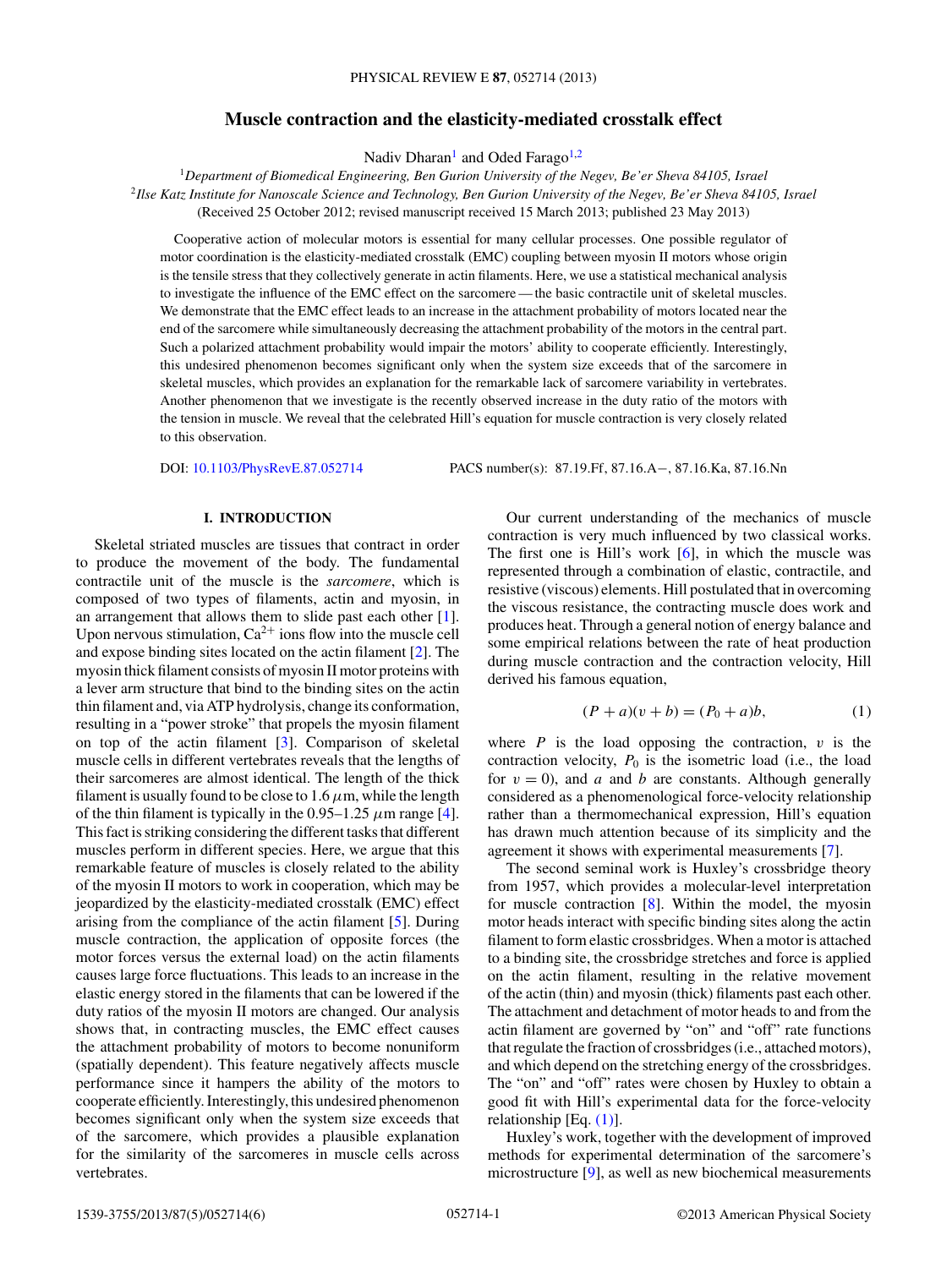<span id="page-1-0"></span>of ATP activity [\[10\]](#page-4-0), have provided a fruitful field for further investigations. In 1971, a widely accepted four-state scheme for the mechanochemical cycle of myosin II was introduced by Lymn and Taylor [\[11\]](#page-4-0). More recently, Duke [\[12\]](#page-4-0), and later others [\[13–18\]](#page-4-0), came up with models that integrated the Lymn-Taylor scheme into the crossbridge model. Duke's model (like Huxley's) treats the motor heads as elastic elements with strain-dependent on and off rates. The model assumes that the viscous friction forces can be neglected in the equation of motion of the contracting muscle. The latter assumption remains controversial, and several alternative models incorporating viscous effects have also been proposed for the contractile process [\[19,20\]](#page-4-0). Both classes of models have been successful in producing Hill's force-velocity relationship.

Another major success of the theoretical models is their ability to show that the fraction of working (force-producing) motors, *r*, increases with the load *P*. This feature has been recently observed by Lombardi and co-workers [\[21\]](#page-4-0), who showed, by using x-ray scattering and mechanical measurements on the tibialis anterior muscles of frogs, that *r* increases from roughly  $r = 0.05$  for  $P = 0$  to  $r = 0.3$  for the maximal isometric load. Related patterns of collective behavior also emerge in models for motor protein motility assays [\[22,23\]](#page-4-0). Specifically, several ratchet models have shown that when two groups of antagonistic motors are engaged in a "tug-of-war" competition, their detachment rates may be considerably varied [\[24–26\]](#page-4-0). Another setup, closely related to muscle contractility, is a single class of motors that work against the force produced by an optical trap [\[27\]](#page-4-0). One of the factors that significantly alters the detachment rates is the EMC, whose effect on muscle contractility is studied here using a simple spring-bead model.

### **II. HILL'S EQUATION**

Before presenting our model and its results, we first wish to examine more closely the experimental results of Ref. [\[21\]](#page-4-0). To that end, it is useful to define the dimensionless variables  $0 \le x \equiv P/P_0 \le 1$  and  $0 \le y \equiv v/v_{\text{max}} \le 1$ , where  $v_{\text{max}}$  is the maximum contraction velocity at  $P = 0$ . When expressed in terms of these variables, Hill's equation [\(1\)](#page-0-0) takes the dimensionless form

$$
y = \frac{1 - x}{1 + cx},\tag{2}
$$

where  $c$  is a constant. Notice that Eq.  $(2)$  satisfies both the relation that  $y = 1$  for  $x = 0$  (load-free contraction) and  $y = 0$ for  $x = 1$  (isometric contraction). The other important notion in relation to muscle contraction is the observed [see Fig. 3 (D) in Ref. [\[21\]](#page-4-0)] increase in *r* with *P*, which is well approximated by the linear relationship

$$
r = r_0 + (r_1 - r_0)x,\t\t(3)
$$

where  $r_0$  and  $r_1$  denote the attachment probability for  $x = 0$ and 1, respectively. To match the experimental data, we set  $r_0 = 0.05$  and  $r_1 \approx 0.3$ . Since the sarcomere contracts at a constant velocity, then Newton's first law of motion implies that the forces generated by the motors are balanced by the external load *P* and the friction forces in the system. The latter originate from two sources: the surrounding medium and the

crossbridges. The balance of forces reads

$$
r(f_m - \lambda_m v) = \lambda v + \frac{P}{N}.
$$
 (4)

The expression in parentheses on the left-hand side of Eq. (4) can be identified as the force per motor,

$$
f_0(v) = f_m - \lambda_m v. \tag{5}
$$

It includes a positive "active force," *fm*, and a negative "motorfriction force" characterized by the motor friction coefficient *λm* [\[28\]](#page-4-0). This linear force-velocity relationship is consistent with the experimental results shown in Fig. 4(B) of Ref. [\[21\]](#page-4-0). On the right-hand side of Eq.  $(4)$  we have the counter external load,  $P/N$ , and the friction force caused by the surrounding medium,  $\lambda v$  ( $\lambda \neq \lambda_m$ ), both normalized per motor.

It is important to emphasize that Eq.  $(3)$  is empirical, and we do not intend to discuss its physical basis. Here, we simply want to demonstrate that Hill's dimensionless equation can be derived from Eqs. (3) and (4) without any further assumptions. Explicitly, upon substitution of Eq.  $(3)$  in Eq.  $(4)$ and rearrangement of the resulting equation, one arrives to the following expression for the contraction velocity:

$$
v = \frac{f_m r_0 (1 - x)}{\lambda + \lambda_m [r_0 + (r_1 - r_0)x]}.
$$
 (6)

Also, for  $P = 0$ , Eq. (4) takes the form

$$
\frac{f_m r_0}{v_{\text{max}}} = \lambda + \lambda_m r_0. \tag{7}
$$

Dividing Eq. (6) by  $v_{\text{max}}$  and using Eq. (7) as well as the relation  $P/N = xP_0/N = xf_mr_1$ , one arrives at Eq. (2) with

$$
c = \frac{\lambda_m(r_1 - r_0)}{\lambda + \lambda_m r_0}.
$$
 (8)

We further note that for  $y = 1$  ( $v = v_{\text{max}}$ ), the following expression can be derived for  $f_0$  if Eq. (7) is used in Eq. (5):

$$
f_0|_{y=1} = f_m \frac{\lambda}{\lambda + r_0 \lambda_m}.
$$
 (9)

The experimental data [\[21\]](#page-4-0) give  $f_m = 6$  pN,  $f_0|_{y=1} = 4$  pN, and  $r_0 = 0.05$ , which, upon substitution in Eq.  $(9)$ , yields  $\lambda_m = 10\lambda$ . When this last result, together with the values for  $r_0$  and  $r_1$ , are used in Eq. (8), one arrives at  $c = 5/3$ , which is within the range  $1.2 < c < 4$  where the constant *c* is typically found for skeletal muscles [\[29\]](#page-5-0). Notice that in order to match the experimental data, we included viscous terms in our derivation, which (as noted above) is a matter of controversy. Nevertheless, it is important to recognize that Eq. (8) has a well-defined limit when both  $\lambda$  and  $\lambda_m$  vanish, provided that  $λ/λ<sub>m</sub>$  is finite.

#### **III. MODEL**

We now proceed to discuss the relevance of the EMC effect to skeletal muscle contraction. Figure  $1(a)$  shows a schematic of the sarcomere structure, consisting of an array of parallel actin thin filaments surrounded by thick filaments of myosin motors. Adjacent sarcomeres are connected end-to-end to form *myofibrils*. The ends of the actin filaments are anchored at the Z-line, which transmits the external load to the actin filaments. Our model of the sarcomere is depicted in Fig.  $1(b)$ . The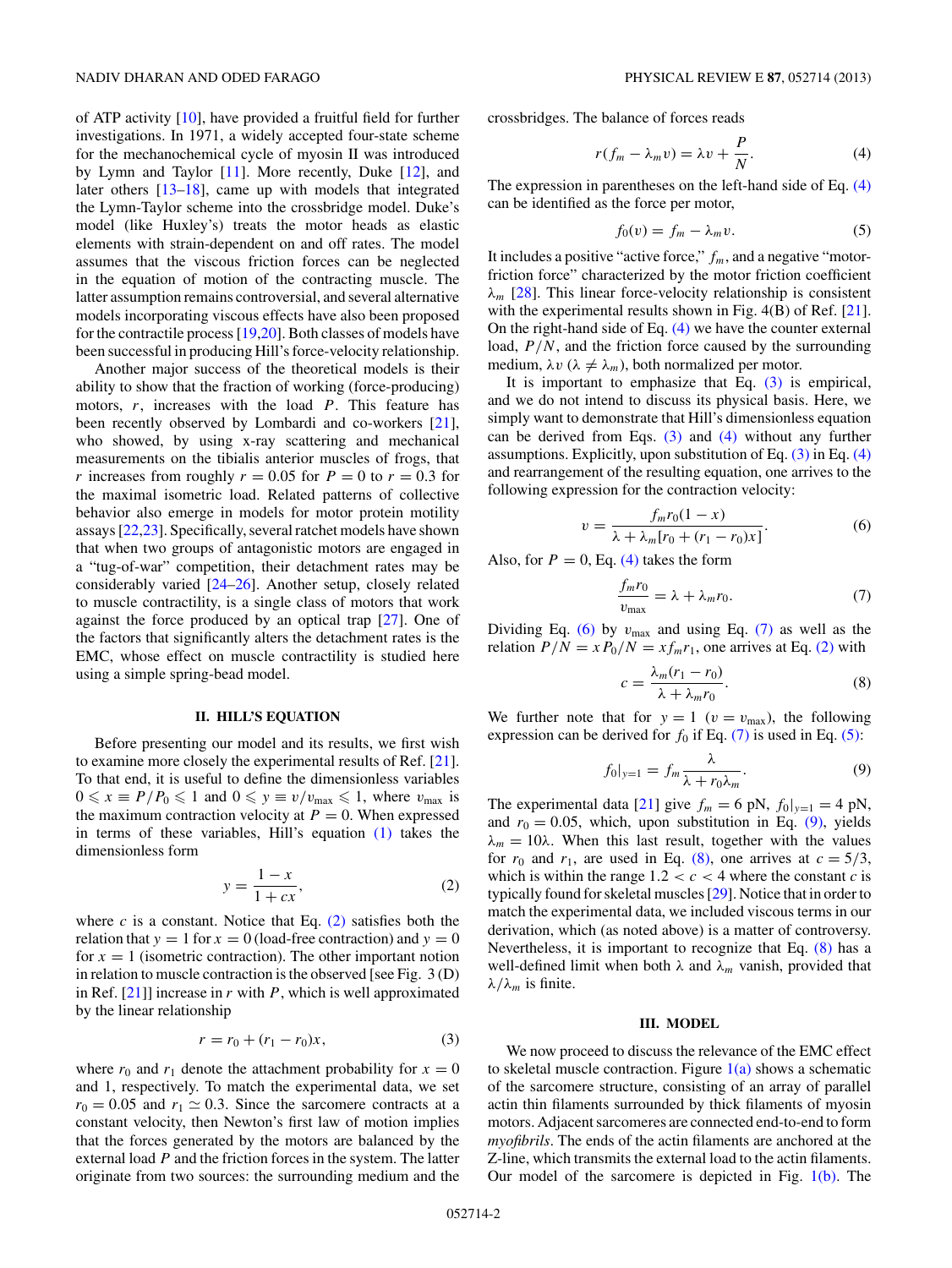<span id="page-2-0"></span>

FIG. 1. (a) Schematics of the sarcomere, consisting of an array of parallel actin thin filaments surrounded by thick filaments of myosin motors. Adjacent sarcomeres are connected end-to-end at the *Z-line*. (b) In our model, the actin filament is represented as a chain of nodes, connected by identical springs with spring constant  $k_s$ . Each node is either connected to a single myosin II motor, in which case it experiences a force of magnitude  $f_0$ , or disconnected, in which case it experiences no force. The motor forces are countered by the external force *P* which acts at the end of the chain.

elastic actin filament is modeled as a chain of *N* monomers connected by  $N - 1$  elastic springs with spring constant  $k_s$ . We assume that a motor exerts a force of magnitude  $f_0$  on the actin filament in the attached state, and no force in the detached state. The other model parameter is the attachment probability of the motors,  $r$ . As discussed above, both  $f_0$  and  $r$  vary with *v*. Our model neglects spatial (motor-to-motor) and temporal variations of  $r$  and  $f_0$  *at a given*  $v$ , so these two quantities represent the typical attachment probability and motor force, respectively. As we will demonstrate below, it is the EMC effect that leads to spatial variations in the *effective* (mean) attachment probability of the motors, which we will denote by  $\langle r \rangle$  (to be distinguished from the uniform "bare" attachment probability *r*).

The motor forces work against the opposite external force which is applied on the *N*th last monomer. The tug-of-war competition between the motor forces and the external force stretches the actin filament. Denoting by  $E<sup>el</sup>$  the elastic energy of the filament, the statistical weight of a configuration with *n* connected motors is given by  $w = r^n(1 (r)^{N-n}$  exp( $-E^{el}/k_BT$ ), where  $k_BT$  is the thermal energy. We treat the elastic energy as an equilibrium degree of freedom (of a system which is inherently out-of-equilibrium) because the mechanical response of the filament to the attachment or detachment of motors is extremely rapid and occurs on time scales which are far shorter than the typical attachment time of the motors. The elastic energy  $E^{el}$  is calculated as follows [\[30\]](#page-5-0). We denote by  $f_i$  the force applied on the *i*th monomer, where  $f_i = 0$  or  $f_i = f_0$  for  $i = 1, ..., (N - 1)$ , and  $f_i = -P$  or  $f_i = -P + f_0$  for  $i = N$ . The total elastic energy is the sum of spring energies,  $E^{\text{el}} = \sum_{i=1}^{N-1} F_i^2 / 2k_s$ , where  $F_i$  is the force applied on the *i*th spring. The forces  $F_i$  are calculated as

follows: We first calculate the mean force  $\bar{f} = (\sum_{i=1}^{N} f_i)/N$ and define the excess forces acting on the nodes:  $f_i^* = f_i - \bar{f}$ . The force on the *i*th spring is then obtained by summing the excess forces applied on all the monomers located on one side of the spring:  $F_i = -\sum_{i=1}^{i} f_i^* = \sum_{i=i+1}^{N} f_i^*$ .

The model is studied by using Monte Carlo simulations with trial moves that attempt to change the state (connected or disconnected) of a randomly chosen motor. For each move attempt, the elastic energy  $E<sup>el</sup>$  of the chain is recalculated, and the move is accepted or rejected according to the conventional Metropolis criterion with the statistical weights given by *w*.

#### **IV. RESULTS**

In half a sarcomere, each thick filament has about 150 motor heads [\[2\]](#page-4-0). To simulate muscles operating under conditions of optimal force generation, we assume that there is a full overlap between the thick and thin filaments [\[1\]](#page-4-0), and we consider a chain with  $N = 150/2 = 75$  monomers. (The division by 2 is due to the 1:2 ratio between thin and thick filaments.) We also simulate larger systems of  $N = 150$ and 300 nodes and fix the model parameters to  $r = 0.05$ ,  $f_0 = f_m = 6$  pN, and  $k_s \approx 4.5$  N/m (see the discussion on how these values were set in [\[30\]](#page-5-0)). Our simulation results for the mean attachment probability,  $\langle r(i) \rangle$ , as a function of *i*  $(1 \le i \le N)$ , the position of the monomer along the chain, are depicted in Fig. [2](#page-3-0) for  $N = 75$  (a),  $N = 150$  (b), and  $N = 300$  (c). The simulations reveal that due to the EMC effect, the attachment probability becomes a monotonically increasing function of*i*. The origin of this feature is the fact that the springs are not equally stretched, as can be inferred from the above derivation of the elastic energy. Generally speaking, attachment of a motor to a certain node *i* leads to a reduction in the energy of the springs with  $j < i$ . For each N, there is a single node ( $i = i^*$ ) where the attachment probability,  $\langle r(i^*) \rangle$ , is independent of *P* and takes a value which is very close to the bare attachment probability *r*. The difference between the attachment probabilities at both ends of the chain (i.e., for  $i = 1$  and  $i = N$ ) increases with both *N* and *P*. For  $N = 75$ , the variation in  $\langle r(i) \rangle$  is quite small, becoming meaningful only at near-stall forces  $P/(f_0N) \simeq 0.05$ . In contrast, for  $N = 150$ , the variations in  $\langle r(i) \rangle$  are significant and may be as large as  $\langle r(N) \rangle / \langle r(1) \rangle \gtrsim 4$ . The mean attachment probability,  $\langle r \rangle \equiv \left[ \sum_{i=1}^{N} r(i) \right] / N$ , is plotted in Fig. [2\(d\)](#page-3-0) as a function of *P*. For both  $N = 75$  and 150 and for all values of *P*, we find that  $\langle r \rangle \simeq r$ , which shows that the decrease in  $\langle r(i) \rangle$  for  $i < i^*$  is almost offset by the increase in  $\langle r(i) \rangle$  for  $i > i^*$ . This is not the case for  $N = 300$ , where  $\langle r \rangle$  exhibits a steady increase with P. The increase in  $\langle r \rangle$  is due to the fact that at large forces (notice that the applied loads are proportional to  $N$ ), the attachment probability  $\langle r(i) \rangle$  becomes a rapidly increasing function of *i*. The implication of the rise in  $\langle r \rangle$  is that the stall force *per motor* increases to  $\approx 0.1 f_0$  (from  $\approx 0.05 f_0$  for  $N = 75$  and 150).

The above results seem to indicate that for  $N > 75$ , the variations in  $\langle r(i) \rangle$  may be sufficient to disrupt muscle performance. However, one needs to recall that the simulation results depicted in Fig. [2](#page-3-0) correspond to fixed values of  $r$  and  $f_0$ , while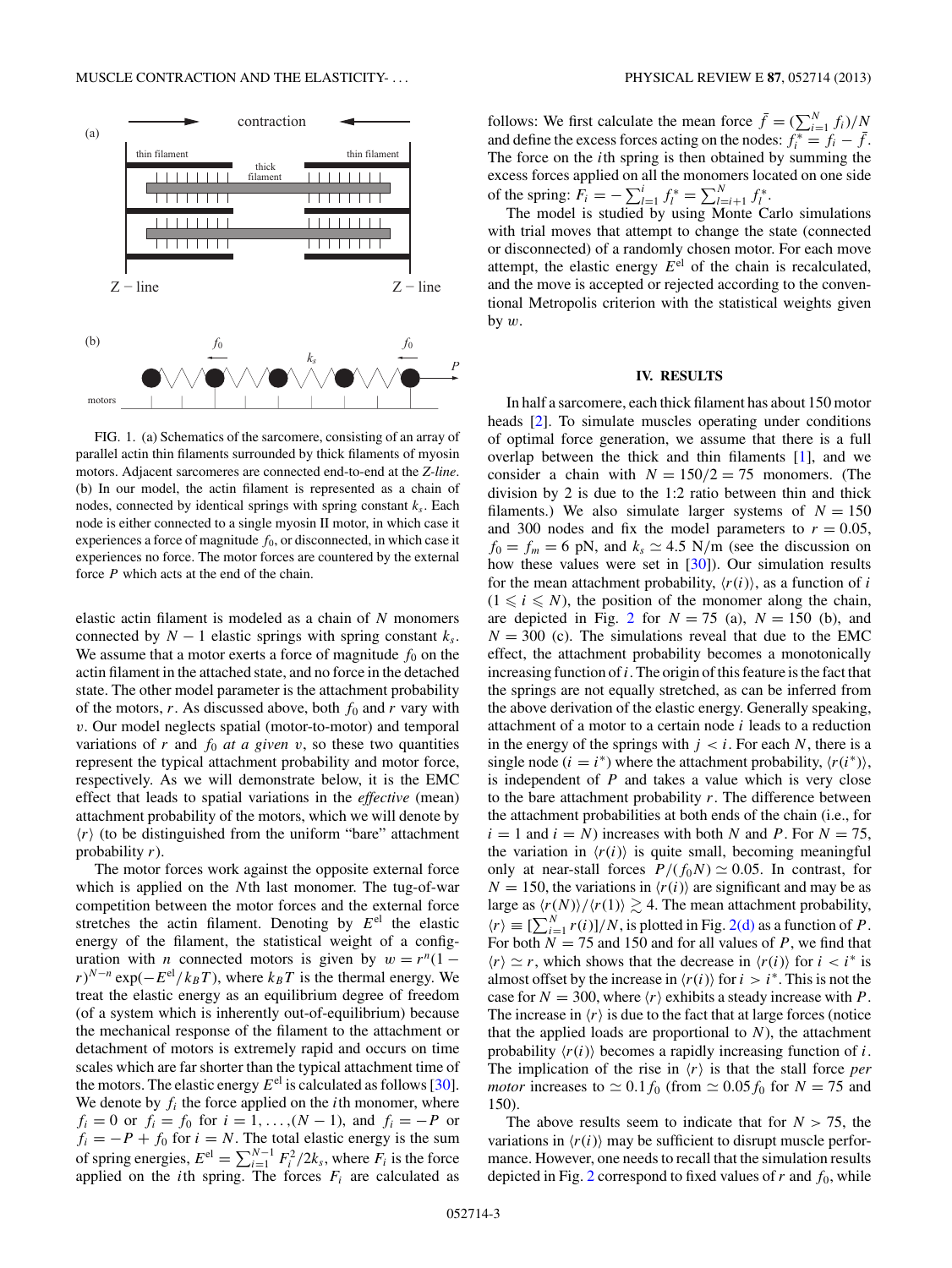<span id="page-3-0"></span>

FIG. 2. The attachment probability  $\langle r(i) \rangle$  to the *i*th chain node, calculated for chains consisting of (a)  $N = 75$ , (b)  $N = 150$ , and  $(c)$   $N = 300$  nodes. For each *N*, the attachment probability is plotted for various values of the load *P*. (d) The effective attachment probability  $\langle r \rangle$  as a function of the dimensionless load per motor *P*/(*f*<sub>0</sub>*N*) for *N* = 75 (triangles), *N* = 150 (squares), and *N* = 300 (circles).

in reality the values of these quantities vary with the shortening velocity *v*. Therefore, we also performed simulations where for each value of  $P$ , the appropriate value of  $v$  is chosen and, accordingly, the values of  $r$  and  $f_0$  are set. This has been done by using Eqs.  $(2)$ ,  $(3)$ , and  $(5)$ , as outlined in the Appendix. Our results for the sarcomere simulations are summarized in Fig. 3, which shows the position-dependent attachment probability,  $\langle r(i) \rangle$ , calculated for a chain of size  $N = 75$  and for different loads. Similarly to the results plotted in Fig.  $2(a)$ , the results here indicate that  $\langle r(i) \rangle$  remains fairly uniform for  $1 \le i \le N = 75$ . This observation is consistent with the motor mechanochemistry, where at high and medium velocities *v* the detachment of motors occurs after the completion of the power stroke. In the mechanochemical picture, the detachment rate can be estimated by  $\tau_{\text{det}}^{-1} \sim v/\delta$ , where  $\delta$  is the size of the power stroke ( $\delta \sim 6$  nm [\[21\]](#page-4-0)), and this rate must be the same for all the motors. Highly polarized detachment probability hampers the motors' ability to cooperate and, thus, constitutes an undesired effect. Notice that Fig.  $3(a)$  features a small increase in the attachment rate near the Z-line (for  $y > 0.2$ ). This, in fact, represents a "positive" effect, as it enables the muscle to sustain a larger load. We stress that the discussion here is relevant only for high and medium velocities where the motors attach, execute the power stroke, and then unbind. At very low velocities ( $y \approx 0$ ) close to the isometric load ( $x \approx 1$ ), the motors may detach and reattach multiple times before the

power stroke is completed [\[31\]](#page-5-0). The number of attachments per power stroke need not be the same for all the motors and, therefore, variations in the attachment probabilities (which are indeed observed in Fig. 3 at small values of *y*) can be tolerated in this limit without negative consequences for muscle contractility.



FIG. 3. The attachment probability  $\langle r(i) \rangle$  to the *i*th chain node, calculated for different values of the rescaled velocity *y*.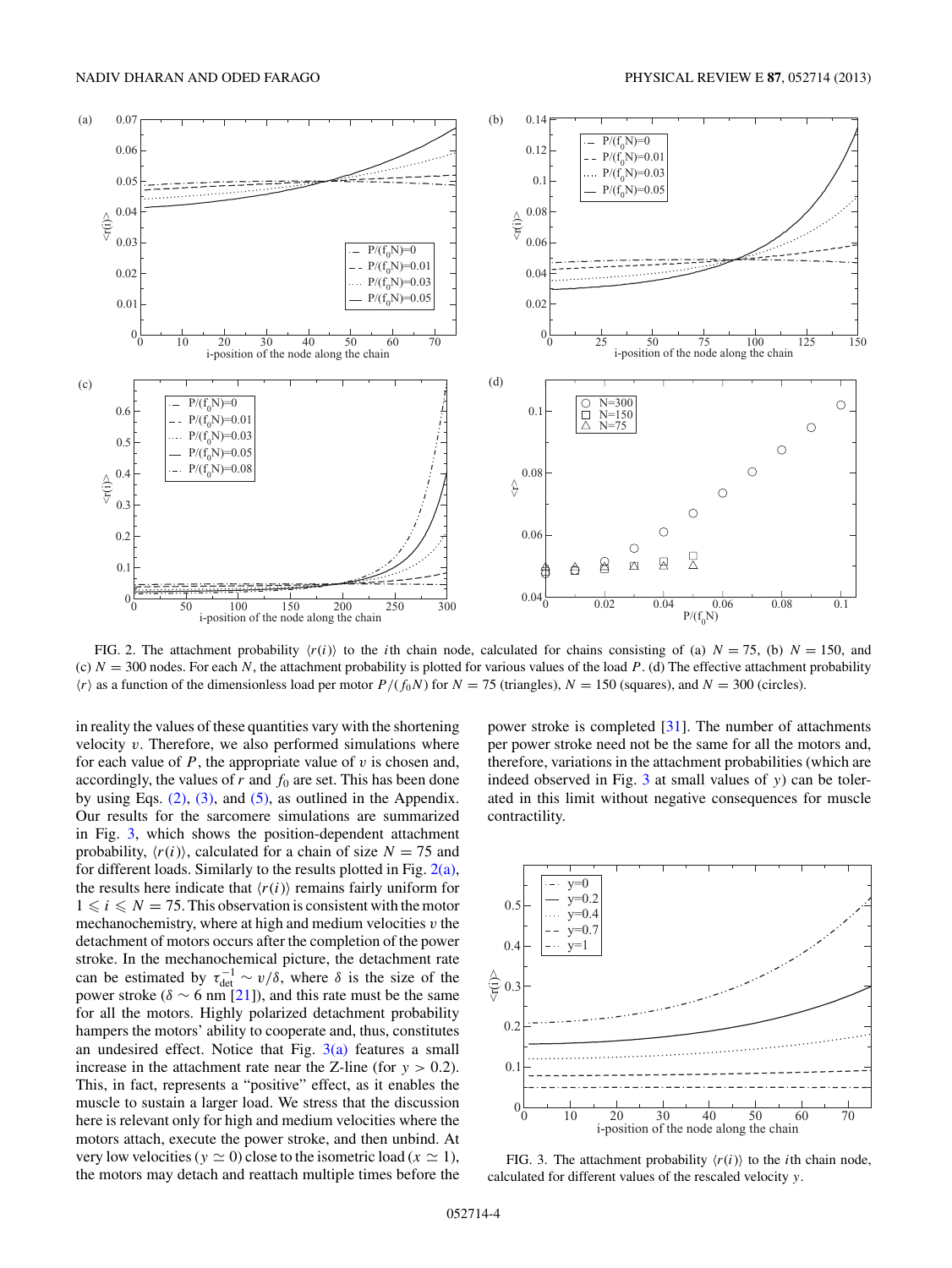# **V. SUMMARY**

<span id="page-4-0"></span>We found that the EMC effect leads to an increase in the attachment probability (duty ratio) of motors located near the Z-line while simultaneously decreasing the attachment probability of the motors in the central part of the sarcomere (M-line). The resulting variations in the attachment probabilities of the motors pose a serious problem for muscle performance because the detachment rate of the motors is primarily determined by the size of the power stroke and the muscle shortening velocity and, therefore, should be fairly uniform. We used a simple bead-spring model to demonstrate that this undesired effect can be almost neglected for halfsarcomeres consisting of fewer than approximately  $2N = 150$ motors, which is precisely the "universal" size of half a sarcomere. Recent advances in single molecule techniques [\[32\]](#page-5-0) have paved the way for testing our theoretical predictions concerning the polarization of the attachment probability. Specifically, optical tweezers provide the means to apply pico-Newton forces against the gliding motion of the thin filament, while the duty ratio may be directly measured using high-resolution atomic force microscopy (AFM).

### **ACKNOWLEDGMENTS**

We thank Sefi Givli for numerous insightful discussions.

## **APPENDIX: DETAILS OF THE SARCOMERE SIMULATIONS**

In the simulations depicted in Fig. [3,](#page-3-0) the values of *x* (rescaled load), *y* (rescaled velocity), *f*<sup>0</sup> (motor force), and *r* (duty ratio) are different for each curve. Their values are set by using Eqs.  $(2)$ ,  $(3)$ , and  $(5)$ , with system parameters that are chosen to match the experimental results of Ref. [21]. For a given value of *y*, the value of *x* is determined from Hill's

equation [\(2\),](#page-1-0)

$$
y = \frac{1 - x}{1 + (5/3)x},
$$
 (A1)

while the value of  $f_0$  is set according to Eq. [\(5\),](#page-1-0)

$$
f_0 = 6\left(1 - \frac{y}{3}\right) \text{ (pN)}.
$$
 (A2)

The determination of *r* is slightly more complicated. The complication arises due to the fact that the bare attachment probability  $r$  appearing in Eqs.  $(3)$  and  $(4)$  should be replaced with the effective attachment probability,  $\langle r \rangle$ , which is the experimentally measured quantity and which is not known *a priori*. Therefore, for each value of *y* we simulated different values of *r* and, using linear interpolation, we determined the value of *r* that yields the desired  $\langle r \rangle$ . As can be inferred from Fig. [3,](#page-3-0) the difference between *r* and  $\langle r \rangle$  is quite small for high and medium velocities.

Another important comment is the following: If the excess forces used in the calculation of the elastic energy are expressed in units of the motor force  $f_0$ ,  $\tilde{F}_i \equiv F_i/f_0$ , then the Boltzmann weight of a configuration with *n* connected motors can be written as

$$
w = r^{n}(1-r)^{N-n} \exp\left(-\beta^* \sum_{i=1}^{N-1} \tilde{F}_i^2\right),
$$
 (A3)

where  $\beta^* = f_0^2 / 2k_s k_B T$ . In the simulations presented in Fig. [2,](#page-3-0) the motor force is taken as  $f_0 = f_m = 6$  pN, while the spring constant  $k_s = 4.5$  N/m. This means that at a physiological temperature of *T* = 310 K,  $\beta^* \simeq 10^{-3}$ , which is the value of *β*<sup>∗</sup> used in the simulations depicted in Fig. [2.](#page-3-0) In Fig. [3,](#page-3-0) we use the above Eq.  $(A2)$  to evaluate  $f<sub>0</sub>$ . This means that for each curve in Fig. [3,](#page-3-0) the dimensionless parameter  $\beta^*$  has been redefined to  $\beta^* = 10^{-3}(1 - y/3)^2$ .

- [1] J. Keener and J. Sneyd, *Mathematical Physiology* (Springer-Verlag, New York, 1998).
- [2] B. Alberts *et al.*, *Molecular Biology of the Cell* (Garland, New York, 2002).
- [3] R. Cooke, Physiol. Rev. **77**, 671 (1997).
- [4] T. J. Burkholder and R. L. Lieber, J. Exp. Biol. **204**, 1529 (2001).
- [5] O. Farago and A. Bernheim-Groswasser, [Soft Matter](http://dx.doi.org/10.1039/c0sm00927j) **7**, 3066 [\(2011\).](http://dx.doi.org/10.1039/c0sm00927j)
- [6] A. V. Hill, [Proc. R. Soc. London, Ser. B](http://dx.doi.org/10.1098/rspb.1938.0050) **126**, 136 (1938).
- [7] R. V. Mastrigt, [IEEE Trans. Biomed. Eng.](http://dx.doi.org/10.1109/TBME.1980.326655) **27**, 413 (1980).
- [8] A. F. Huxley, Prog. Biophys. Biophys. Chem. **7**, 255 (1957).
- [9] H. E. Huxley, J. Mol. Biol. **7**[, 281 \(1963\).](http://dx.doi.org/10.1016/S0022-2836(63)80008-X)
- [10] J. Kendrick-Jones, W. Lehman, and A. G. Szent-Gyorgyi, [J. Mol.](http://dx.doi.org/10.1016/0022-2836(70)90432-8) Biol. **54**[, 313 \(1970\).](http://dx.doi.org/10.1016/0022-2836(70)90432-8)
- [11] R. W. Lymn and E. W. Taylor, Biochemistry **10**[, 4617 \(1971\).](http://dx.doi.org/10.1021/bi00801a004)
- [12] T. A. J. Duke, [Proc. Natl. Acad. Sci. \(USA\)](http://dx.doi.org/10.1073/pnas.96.6.2770) **96**, 2770 (1999).
- [13] G. Lan and S. X. Sun, Biophys. J. **88**[, 4107 \(2005\).](http://dx.doi.org/10.1529/biophysj.104.056846)
- [14] K. Kitamura, M. Tokunaga, S. Esaki, A. H. Iwane, and T. Yanagida, [Biophysics](http://dx.doi.org/10.2142/biophysics.1.1) **1**, 1 (2005).
- [15] S. Walcott and S. X. Sun, [Phys. Chem. Chem. Phys.](http://dx.doi.org/10.1039/b900551j) **11**, 4871 [\(2009\).](http://dx.doi.org/10.1039/b900551j)
- [16] A. Mansson, Biophys. J. **98**[, 1237 \(2010\).](http://dx.doi.org/10.1016/j.bpj.2009.12.4285)
- [17] L. Marcucci and L. Truskinovsky, [Eur. Phys. J. E](http://dx.doi.org/10.1140/epje/i2010-10641-0) **32**, 411 (2010).
- [18] B. Chen and H. Gao, Biophys. J. **101**[, 396 \(2011\).](http://dx.doi.org/10.1016/j.bpj.2011.05.061)
- [19] C. R. Worthington, [Nature \(London\)](http://dx.doi.org/10.1038/1931283a0) **193**, 1283 (1962).
- [20] A. Landesberg and S. Sideman, Am. J. Physiol. **278**, H1274 (2000).
- [21] G. Piazzesi *et al.*, Cell **131**[, 784 \(2007\).](http://dx.doi.org/10.1016/j.cell.2007.09.045)
- [22] M. Badoual, F. Jülicher, and J. Prost, [Proc. Natl. Acad. Sci.](http://dx.doi.org/10.1073/pnas.102692399) (USA) **99**[, 6696 \(2002\).](http://dx.doi.org/10.1073/pnas.102692399)
- [23] F. Jülicher and J. Prost, *[Phys. Rev. Lett.](http://dx.doi.org/10.1103/PhysRevLett.78.4510)* **78**, 4510 (1997).
- [24] M. J. I. Müller, S. Klumpp, and R. Lipowsky, [Proc. Natl. Acad.](http://dx.doi.org/10.1073/pnas.0706825105) Sci. (USA) **105**[, 4609 \(2008\).](http://dx.doi.org/10.1073/pnas.0706825105)
- [25] D. Hexner and Y. Kafri, Phys. Biol. **6**[, 036016 \(2009\).](http://dx.doi.org/10.1088/1478-3975/6/3/036016)
- [26] B. Gilboa, D. Gillo, O. Farago, and A. Bernheim-Groswasser, Soft Matter **5**[, 2223 \(2009\).](http://dx.doi.org/10.1039/b823400k)
- [27] P. Y. Placais, M. Balland, T. Gúerin, J. F. Joanny, and P. Martin, Phys. Rev. Lett. **103**[, 158102 \(2009\).](http://dx.doi.org/10.1103/PhysRevLett.103.158102)
- [28] On the microscopic time scales of the power stroke, the velocity of the motor head changes and the motor force fluctuates between positive and negative values. In contrast, Hill's equation applies to a coarse-grained picture where the thick and thin filaments are